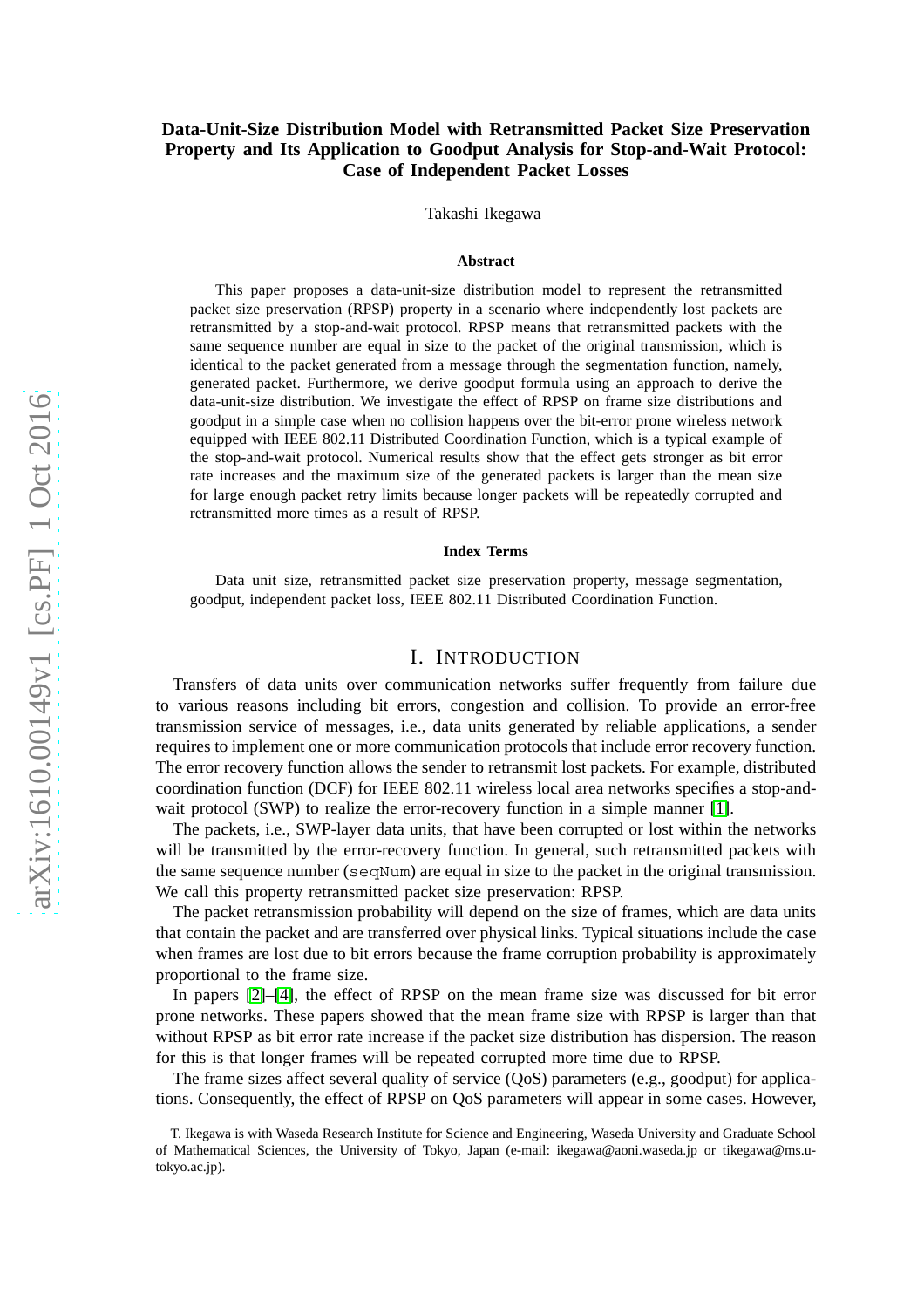

Fig. 1 COMMUNICATION NETWORK MODEL.

<span id="page-1-0"></span>in previous work on QoS parameter analysis over links with bit errors, such as studies for IEEE 802.11 DCF goodput analysis including [\[5\]](#page-15-3)–[\[7\]](#page-15-4), the effect of RPSP was ignored. For example, frame sizes are assumed to be constant although actual frames size distribution has dispersion (e.g. [\[8\]](#page-15-5), [\[9\]](#page-15-6)). The purpose of this paper is to propose a data-unit-size distribution model with RPSP to represent among the sizes of respective data units (i.e., messages, generated packets, transferred packets and frames) and to derive the goodput formula using an approach to derive the data-unit-size distribution.

The rest of the paper is organized as follows. In the next section, we describe the communication network model underlying our study. Section [III](#page-2-0) derives the forms of size distributions of generated packets, transferred packets and frames. Section [IV](#page-5-0) derives the form of goodput and applies the result to an IEEE 802.11 DCF wireless network. Section [V](#page-6-0) investigates the effect of RPSP on the frame size distribution and goodput for actual message-size distributions Finally, Section [VI](#page-9-0) summarizes this paper and mentions future work.

## II. COMMUNICATION NETWORK MODEL

In this section, we first explain the three-layered communication network model under consideration. Next, the model of data units introduced in this paper at the respective layer is described. In final, we explain some assumptions for analytical tractability.

#### *A. Layer model*

To characterize the nature of RPSP and message segmentation, we consider a communication network of which conceptual representation is shown in Fig. [1.](#page-1-0) Each station (a sender and a receiver) has three layers. The middle layer is referred to as an SWP layer. It implements message segmentation-reassembly and error-recovery functions. The error-recovery function is assumed to be implemented in a stop-and-wait scheme. The layer above the SWP layer, namely the higher layer, contains a traffic source and sink. The traffic source generates the data units. On the other hand, the traffic sink terminates the corresponding data units. The layer below the SWP layer, namely the lower layer, contains an entity that can transfer data units over physical links at a sender.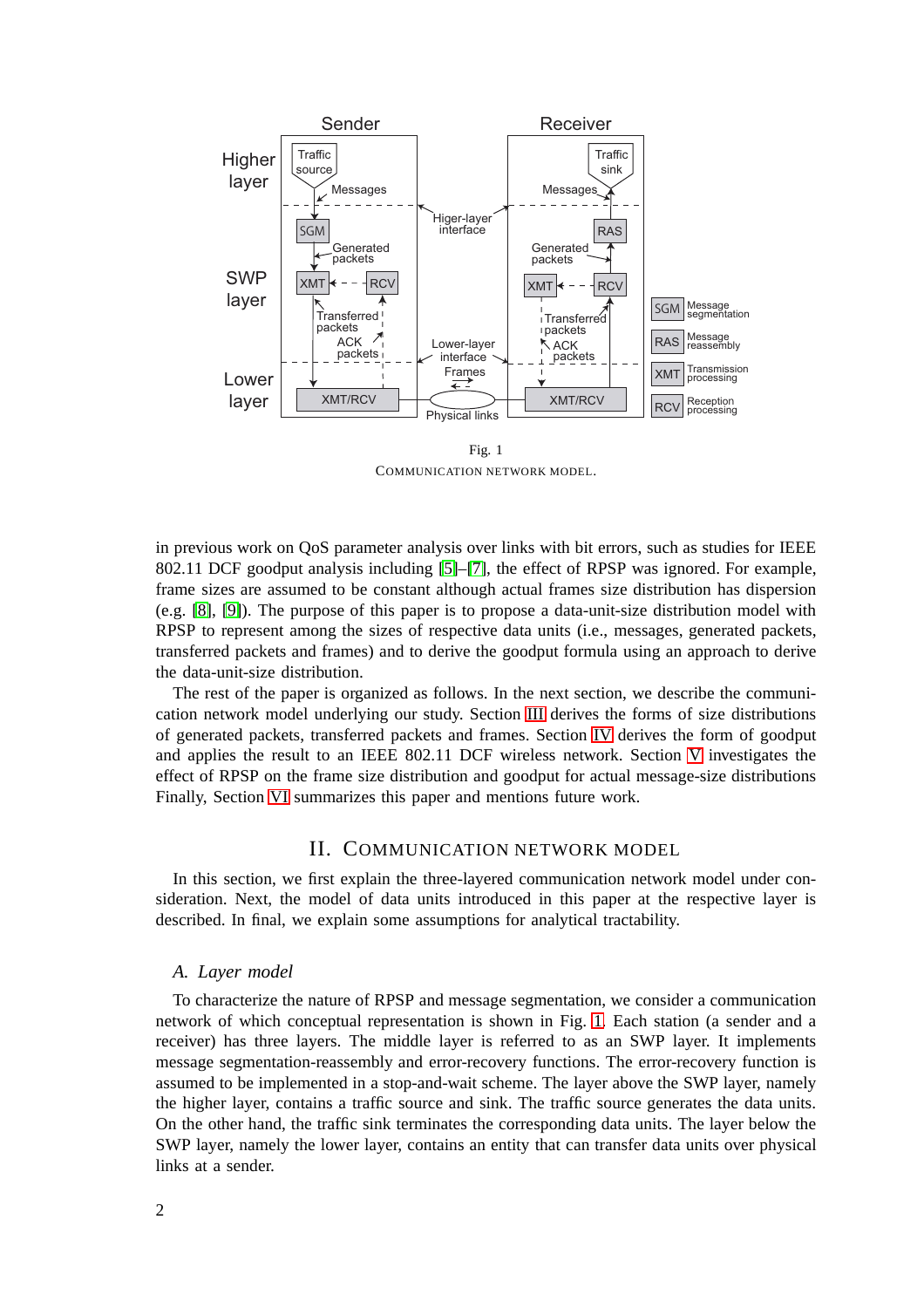#### *B. Data-unit model*

We define data units exchanged between peer entities at the respective layer as follows:

**Message:** a data unit generated by a traffic source with a given size distribution of which function is denoted by  $F^{(m)}(\cdot)$ .

Packet: a data unit created from a message through segmentation function by adding a header and/or trailer, i.e., control information, to the (divided) message. We assume that size of SWP-layer's control information is constant and equal to  $\ell_h^{(R)}$  $h^{(R)}$ . Whenever a packet is created, a seqNum  $(≥ 1)$  is assigned. To model the RPSP explicitly, the packets are categorized into the following two kinds:

> Generated packet: a packet that is generated from a message by a sender's SWP layer at the original transmission. The message segmentation function implemented in the sender's SWP layer enables a single message to be divided into several generated packets if the message size is larger than the payload size  $\ell_d$  (> 0). The receiver's SWP layer performs a message reassembly function, thus reassembling the segmented generated packets before delivering them to the higher layer.

> **Transferred packet:** a packet that is encapsulated into the frame. Due to RPSP, all the sizes of transferred packets with the same seqNum are equal to that of the generated packet.

**Frame:** a data unit that is made by encapsulating a transferred packet into a frame and by adding control information to the transferred packet, and will be transferred over physical links. The size of lower-layer's control information is assumed to be cosntant and equal to  $\ell_h^{(L)}$  $h^{(L)}$ .

#### *C. Assumptions*

For analytical tractability, we make the following assumptions.

- A1: Message sizes are mutually independent and identically distributed according to a common message-size distribution function  $F^{(m)}(\cdot)$ . The distribution  $F^{(m)}(\cdot)$  has a finite mean value  $\ell^{(m)}$ , which is referred to as the mean message size.
- A2: Frames are independently lost with probability

$$
g(x), \ 0 \le g(x) < 1,
$$

where  $x$  is the size of information field in the frame, equivalently, the size of a transferred packet.

A3: The sender operates under a heavy traffic assumption, meaning that the sender's SWP layer always has a generated packet available to be sent.

**Example 1** *Case of independent bit error prone links.* Typical situations satisfying assumption A2 include the cases where frames are lost due to bit errors that occur independently. Letting  $p_e$  be bi-error rate,  $g(x)$  is given by

$$
g(x) = 1 - (1 - p_e)^{x + \ell_h^{(L)}},\tag{1}
$$

<span id="page-2-0"></span>where  $x$  is the size of transferred packets.

# III. ANALYSIS OF SIZE DISTRIBUTIONS FOR GENERATED PACKETS, TRANSFERRED PACKETS AND FRAMES

In this section, we derive the forms of a size distributions of generated packets, transferred packets and frames under assumptions mentioned in the preceding section.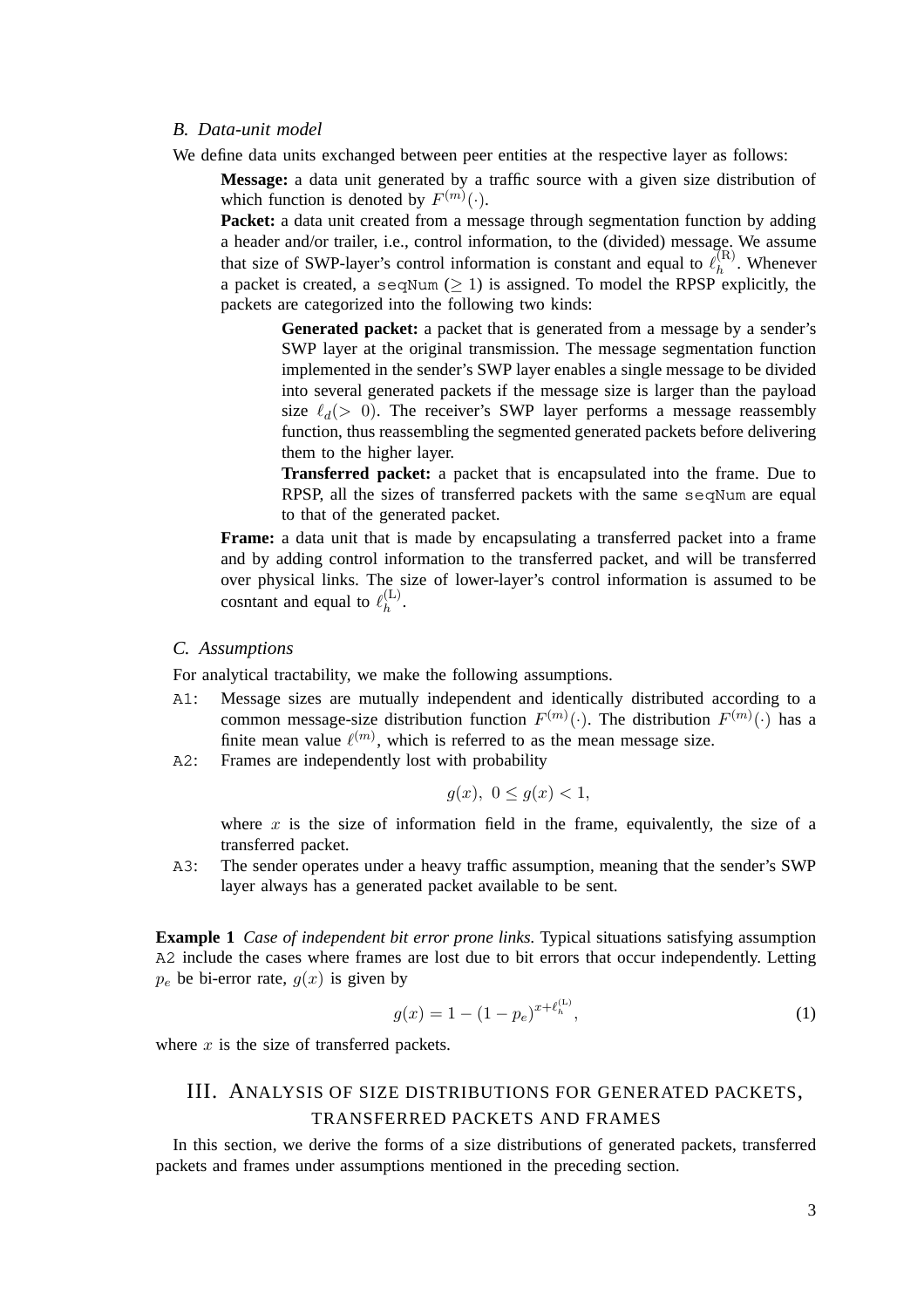## *A. Form of generated packet size distribution*

Let random variable  $L^{(p)}$  be a size of generated packets. Denoting  $F^{(p)}(\cdot)$  be a generated packet size distribution, that is  $F^{(p)}(x) \stackrel{\triangle}{=} \Pr .(L^{(p)} \leq x)$ , from the argument [\[10\]](#page-15-7), we have

<span id="page-3-1"></span>
$$
F^{(p)}(x) = \left(1 - \pi^{(E)}\right) \mathbf{1}(x - \ell_d - \ell_h^{(R)}) + \pi^{(E)} F^{(E)}(x), \tag{2}
$$

where  $\pi^{(E)}$  is an occurrence probability of edge packets and  $F^{(E)}(\cdot)$  is a distribution of edgepacket sizes. The edge packet is defined as the final segmented generated-packet, if a message is segmented. It is identical with the original message if not segmented.

The forms of  $\pi^{(E)}$  and  $F^{(E)}(\cdot)$  are given by

$$
\pi^{(E)} = \frac{1}{\sum_{s=0}^{\infty} \int_{s\ell_d}^{\infty} dF^{(m)}(x)} = \frac{1}{\sum_{s=0}^{\infty} \left(1 - F^{(m)}(s\ell_d)\right)},
$$
(3)

and

$$
F^{(\mathrm{E})}(x) = \begin{cases} 0, & 0 \le x < \ell_h^{(\mathrm{R})}, \\ \sum_{s=0}^{\infty} \left\{ F^{(m)}(x + s \ell_d - \ell_h^{(\mathrm{R})}) - F^{(m)}(s \ell_d) \right\}, & \ell_h^{(\mathrm{R})} \le x \le \ell_d + \ell_h^{(\mathrm{R})}, \\ 1, & x > \ell_d + \ell_h^{(\mathrm{R})}. \end{cases}
$$
(4)

**Example 2** *Case of discrete message-size distribution.* Consider the case where the messagesize distribution function  $F^{(m)}(\cdot)$  is given by

<span id="page-3-2"></span>
$$
F^{(m)}(x) = \sum_{i=1}^{n_d} \omega_i^{(m)} \mathbf{1}(x - \ell_i^{(m)}),
$$
 (5)

where  $n_d \ge 1$ ,  $w_i^{(m)} > 0$ ,  $\ell_i^{(m)} > 0$  for  $i = 1, 2, \dots, n_d$ , and  $\sum_{i=1}^{n_d} w_i^{(m)} = 1$ .

The form of  $\pi^{(E)}$  is given by  $\{\sum_{i=1}^{n_d} w_i^{(m)}\}$  $\binom{m}{i} k_i \}^{-1}$  with  $k_i = \lceil \ell_i^{(m)} \rceil$  $\int_{i}^{(m)}/\ell_d$ . This can be intuitively shown from the fact that 1)  $k_i$  generated packets are created from one message of size  $\ell_i^{(m)}$  $\binom{m}{i}$ and 2) they consist of  $k_i - 1$  generated packets of size  $\ell_d$  (called body packets [\[10\]](#page-15-7)) and one edge packet. The generated-packet-size distribution can be written as

$$
F^{(p)}(x) = \left(1 - \pi^{(E)}\right) \mathbf{1}(x - \ell_d - \ell_h^{(R)}) + \pi^{(E)} \sum_{i=1}^{n_d} w_i^{(m)} \mathbf{1}(x - \ell_i^{(m)} + (k_i - 1)\ell_d - \ell_h^{(R)}).
$$
\n(6)

The form of [\(6\)](#page-3-0) can be rewritten as

$$
F^{(p)}(x) \stackrel{\triangle}{=} \sum_{i=0}^{n_d} w_i^{(p)} \mathbf{1}(x - \ell_i^{(p)}),
$$
 (7)

<span id="page-3-3"></span><span id="page-3-0"></span>П

where

$$
\begin{cases} w_0^{(p)} = 1 - \pi^{(\text{E})}, \\ l_0^{(p)} = \ell_d + \ell_h^{(\text{R})}, \end{cases}
$$
\n(8)

$$
\begin{cases}\nw_i^{(p)} = \pi^{(\text{E})} w_i^{(m)},\\ \n l_i^{(p)} = \ell_i^{(m)} - (k_i - 1) \, \ell_d + \ell_h^{(\text{R})},\n\end{cases}\n\quad i = 1, 2, \cdots, n_d.
$$
\n(9)

Letting  $\ell^{(p)}$  be the mean packet size, we have

$$
\ell^{(p)} \stackrel{\triangle}{=} \int_0^\infty x \, dF^{(p)}(x) = \pi^{(\text{E})} \, \ell^{(m)} + \ell_h^{(\text{R})}.
$$
 (10)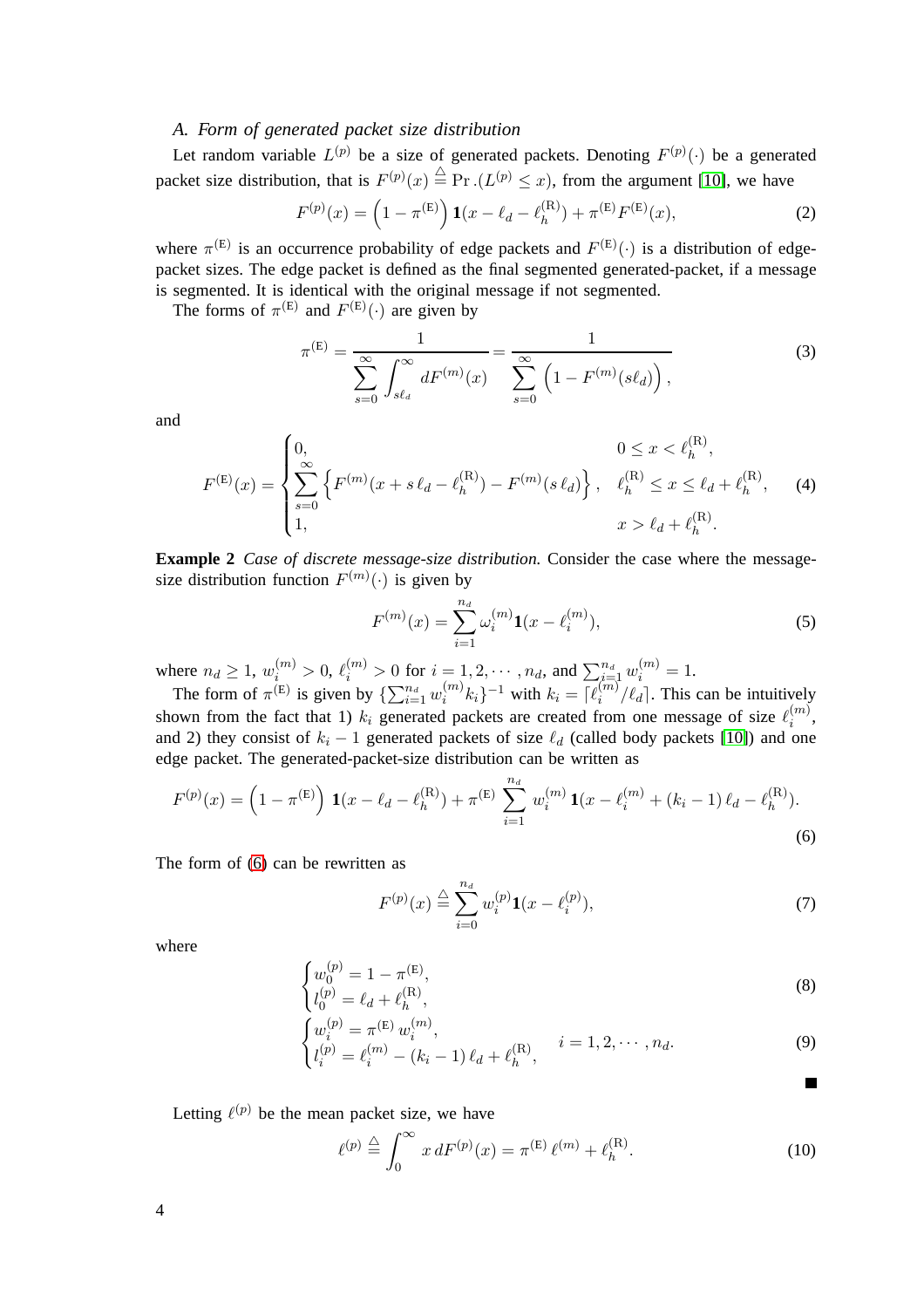### *B. Form of transferred packet size distribution*

Let  $F^{(q)}(\cdot)$  be a transferred packet size distribution. Denoting the number of retransmissions of the transferred packet with the same seqNum of the generated packet which size is equal to  $L^{(p)}$  by R, we can prove the following proposition.

<span id="page-4-3"></span>**Proposition 1** The transferred packet size distribution  $F^{(q)}(\cdot)$  is given by

<span id="page-4-0"></span>
$$
F^{(q)}(y) = \begin{cases} 0, & 0 \le y < \ell_h^{(\mathbf{R})}, \\ \frac{\int_{x=\ell_h^{(\mathbf{R})}}^{x=y} E\left[R+1 \mid L^{(p)}=x\right] dF^{(p)}(x)}{E\left[R+1\right]}, & \ell_h^{(\mathbf{R})} \le y \le \ell_d + \ell_h^{(\mathbf{R})}, \\ 1, & y > \ell_d + \ell_h^{(\mathbf{R})}. \end{cases}
$$
(11)

*Proof:* See Appendix [I.](#page-10-0)

From assumption A2, the form of  $E[R+1 | L^{(p)} = x]$  for  $\ell_h^{(R)} \le x \le \ell_d + \ell_h^{(R)}$  $h^{(h)}$  is given by

$$
E\left[R+1|L^{(p)}=x\right] = (1-g(x))\sum_{r=0}^{n_{\text{RL}}} (r+1) \{g(x)\}^{r} + \{g(x)\}^{n_{\text{RL}}+1} (n_{\text{RL}}+1)
$$

$$
= \frac{1 - \{g(x)\}^{n_{\text{RL}}+1}}{1 - g(x)} \stackrel{\triangle}{=} h(x, n_{\text{RL}}).
$$
(12)

where  $n_{\text{RL}}(\geq 0)$  is the maximum number of retransmission attempts of the transferred packet with the same seqNum, referred to as retry limit.

**Remark 1** Substitution of [\(2\)](#page-3-1) into [\(11\)](#page-4-0) yields  $F^{(q)}(y)$  for  $\ell_h^{(R)} \leq y \leq \ell_d + \ell_h^{(R)}$  $h^{(R)}$  given by

$$
F^{(q)}(y) = \frac{(1 - \pi^{(E)}) h(\ell_d + \ell_h^{(R)}, n_{RL}) \mathbf{1}(x - \ell_d - \ell_h^{(R)}) + \pi^{(E)} \int_{x = \ell_h^{(R)}}^{x = y} h(x, n_{RL}) dF^{(E)}(x)}{E[R + 1]},
$$
\n(13)

where  $E[R + 1]$  is given by

$$
E[R+1] = \left(1 - \pi^{(E)}\right) h(\ell_d + \ell_h^{(R)}, n_{RL}) + \pi^{(E)} \int_{\ell_h^{(R)}}^{\ell_d + \ell_h^{(R)}} h(x, n_{RL}) dF^{(E)}(x).
$$
 (14)

<span id="page-4-2"></span>**Example 3** *RPSP effect when no frame is lost.* Consider the case where no frame is lost. In this case, the number of retransmissions is equal to zero, i.e.,  $R = 0$ . From [\(11\)](#page-4-0),  $F^{(q)}(x)$  is identified with  $F^{(p)}(x)$ , implying that no effect of RPSP appears.  $\blacksquare$ 

**Example 4** *RPSP effect when generated packets are constant in size.* Let us consider the case where generated packets have a common size  $\ell_c (= \ell^{(p)})$ , that is

<span id="page-4-1"></span>
$$
F^{(p)}(x) = \mathbf{1}(x - \ell_c). \tag{15}
$$

Thypical situations include when message sizes follow the discrete distribution function given by [\(5\)](#page-3-2) with  $n_d = 1$  and  $\ell_1^{(m)}$  $\ell_1^{(m)}(=\ell_c-\ell_h^{(\bar{\mathrm{R}})})$  $\binom{R}{h}$   $\leq \ell_d$ , resulting in  $\pi^{(E)} = 0$ . Note that  $F^{(p)}(x)$  can be approximated by  $\mathbf{1}(x - \ell_d)$  if  $\ell^{(m)}$  is large enough compared with  $\ell_d$  from [\[10,](#page-15-7) Remark 3].

With [\(11\)](#page-4-0) and [\(15\)](#page-4-1),  $F^{(q)}(x)$  is identified with  $F^{(p)}(x) = \mathbf{1}(x - \ell_c)$ , which indicates that no effect of RPSP appears. П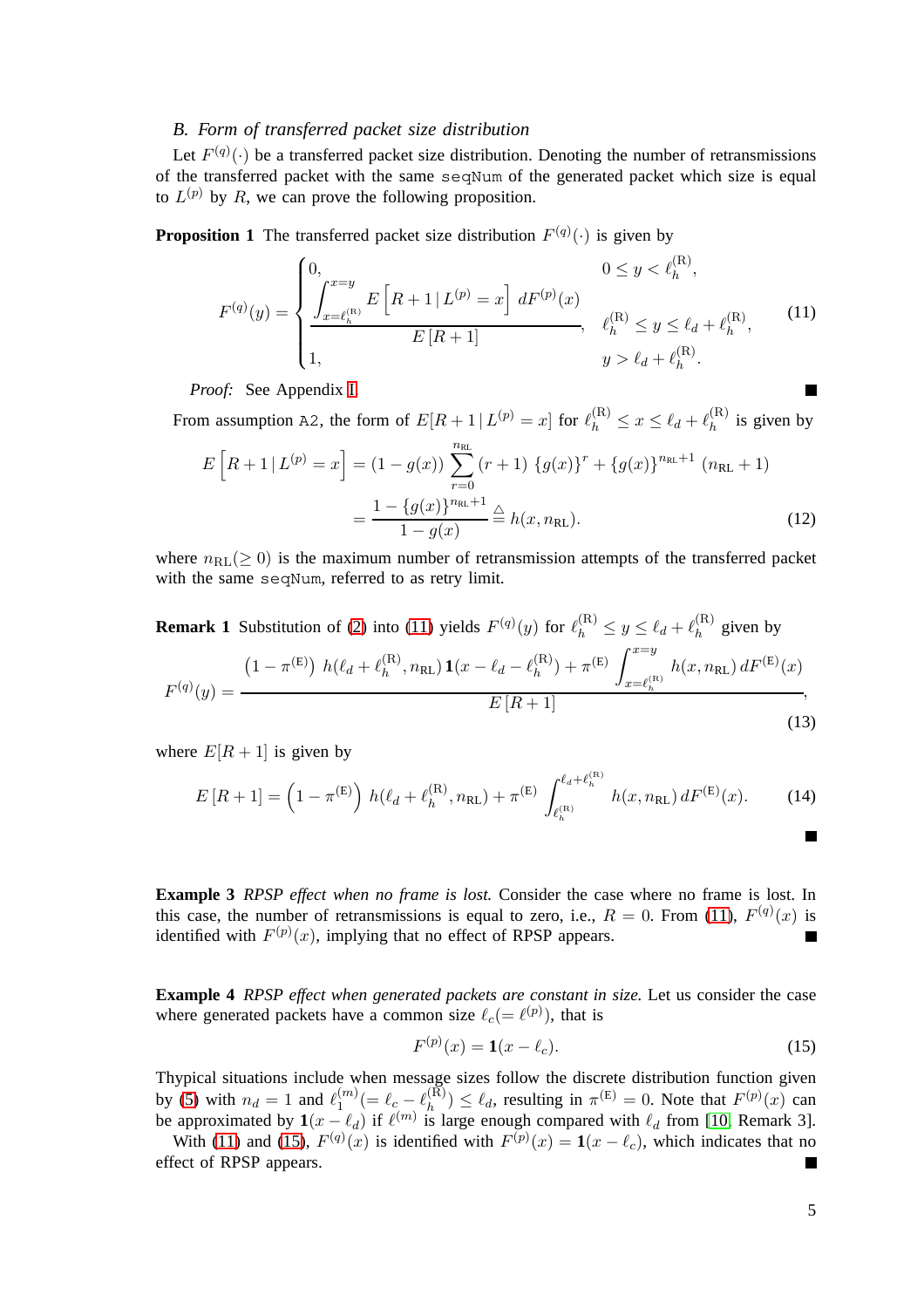### *C. Form of frame size distribution*

Denote the frame size distribution by  $F^{(f)}(\cdot)$ . Since a frame contains a transferred packet and the size of control information added the transferred packet is  $\ell_h^{(L)}$  $h^{(L)}$ ,  $F^{(f)}(x)$  is simply given by  $F^{(q)}(x - \ell_h^{(L)})$  $\binom{L}{h}$ .

## IV. GOODPUT ANALYSIS

<span id="page-5-0"></span>In this section, first, we derive the form of goodput in a simple scenario. Next, we apply the result to an IEEE 802.11 DCF wireless network.

#### *A. Form of goodput*

Let  $G$  be goodput of a single SWP connection, which is defined as the mean number of bits by a receiver's higher layer entity across the higher layer interface per unit time. We denote the interdeparture time of the transferred packet by  $T^{(cycle)}$ . In addition, we denote the event meaning that the transferred packet is successfully transmitted by "*delivery*". Then we can prove the following proposition.

<span id="page-5-3"></span>**Proposition 2** The form of goodput G is given by

$$
G = \frac{\int_{x=\ell_h^{(\mathrm{R})}}^{\ell_d+\ell_h^{(\mathrm{R})}} \mathrm{Pr}\left(delivery \mid L^{(p)}=x\right)(x-\ell_h^{(\mathrm{R})}) dF^{(p)}(x)}{\int_{x=\ell_h^{(\mathrm{R})}}^{\ell_d+\ell_h^{(\mathrm{R})}} E\left[R+1 \mid L^{(p)}=x\right] E\left[T^{(cycle)} \mid L^{(p)}=x\right] dF^{(p)}(x)}.
$$
(16)

*Proof:* See Appendix [II.](#page-12-0)

Note that assumption A2 yields the form of Pr.  $(delivery | L^{(p)} = x)$  given by

<span id="page-5-2"></span><span id="page-5-1"></span>
$$
\Pr.(delivery \mid L^{(p)} = x) = 1 - \{g(x)\}^{n_{\text{RL}}+1}.\tag{17}
$$

#### *B. Application of goodput analysis to IEEE 802.11 DCF*

We consider a simple scenario where just one sender and one receiver exist in a wireless network equipped with IEEE 802.11 DCF, which is an SWP protocol. Since no collision occurs, from the argument described in [\[6\]](#page-15-8), the form of  $E[T^{(cycle)} | L^{(p)} = x]$  in [\(16\)](#page-5-1) can be simply written as

$$
E\left[T^{(cycle)} | L^{(p)} = x\right] = \frac{(1 - g(x)) \sigma}{1 - \{g(x)\}^{n_{\text{RL}} + 1}} \sum_{r=0}^{n_{\text{RL}}} b_r \{g(x)\}^r + (1 - g(x)) \ t_{\text{sur}}(x) + g(x) \ t_{\text{bit}}(x), \tag{18}
$$

where

 $\sigma$ : DCF backoff slot size

 $b_r$ : mean value of the backoff counter of the rth backoff stage, i.e., the rth retransmission attempt of the transferred packet

 $t_{\text{suc}}(x)$  and  $t_{\text{bit}}(x)$ :

mean interdeparture times of the transferred packet of size of  $x$  when a transmission is successful and fails due to bit errors, respectively.

The value of  $E[b_r]$  is equal to  $CW_r/2$  because the backoff time at each transmission is uniformly chosen in the range  $[0, CW_r]$  where  $CW_r$  is  $\min\{2^r (CW_{\min} + 1) - 1, CW_{\max}\}\)$  for  $r = 1, 2, \dots, n_{\text{RL}}$  and CW<sub>0</sub> is CW<sub>min</sub>. Assuming that propagation delay is negligible, we have

$$
t_{\rm suc}(x) = \frac{x + \ell_{\rm ACK}}{\mu_d} + \frac{2 \ell_h^{(L)}}{\mu_b} + t_{\rm SIFS} + t_{\rm DIFS},\tag{19}
$$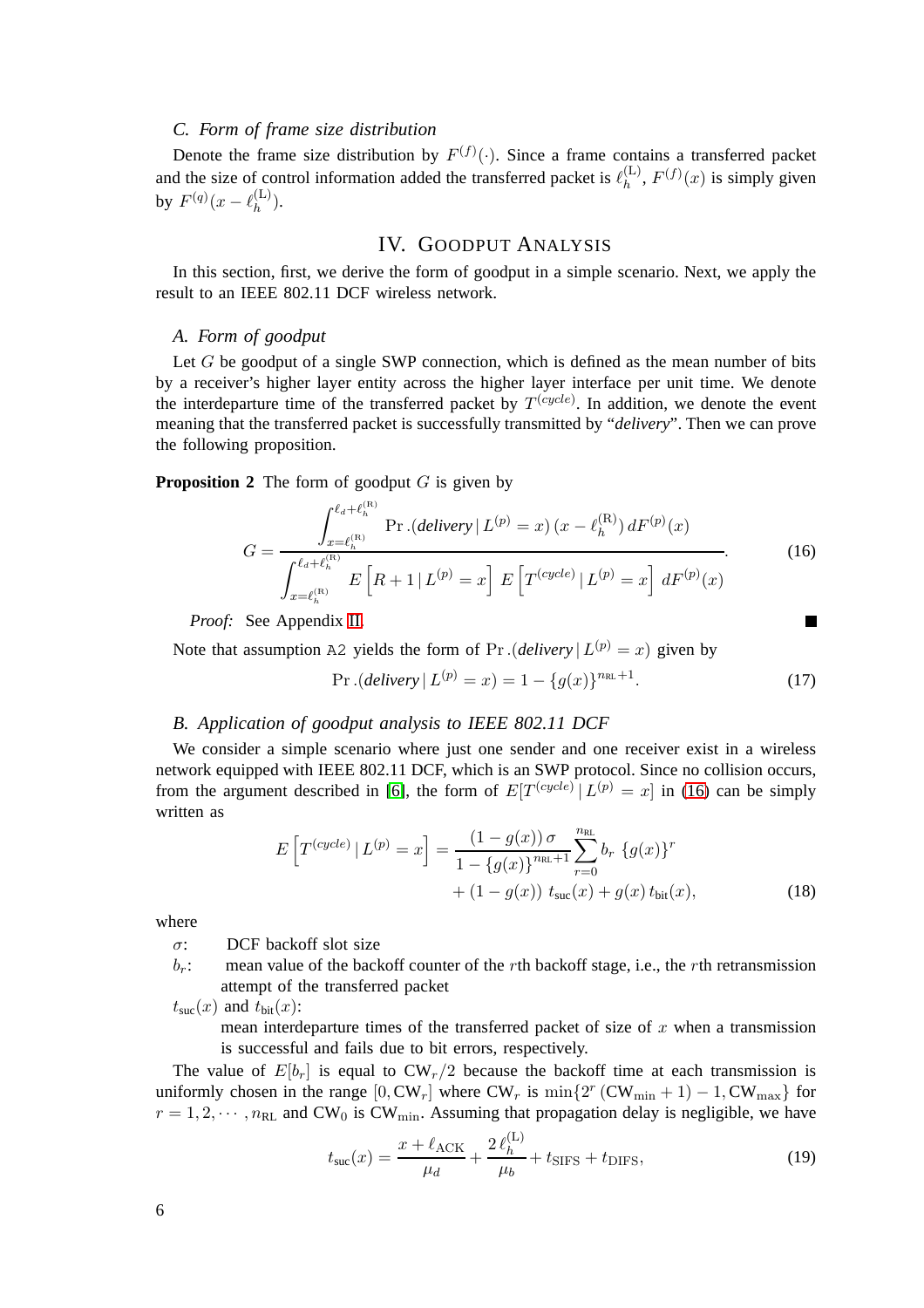$$
t_{\text{bit}}(x) = \frac{x}{\mu_d} + \frac{\ell_h^{(\text{L})}}{\mu_b} + t_{\text{EIFS}},
$$
\n(20)

where  $\mu_d$  is data-transmission rate,  $\mu_b$  is basic-link rate, and  $\ell_{\text{ACK}}$  is ACK-packet size. Here,  $t_{\text{SIFS}}$ ,  $t_{\text{DIFS}}$  and  $t_{\text{EIFS}}$  are Short Inter Frame Space (IFS), DCF IFS and Extended IFS, respectively. The derivation of [\(18\)](#page-5-2) can be found in Appendix [III.](#page-13-0)

### V. NUMERICAL RESULTS AND DISCUSSIONS

<span id="page-6-1"></span><span id="page-6-0"></span>In this section, we examine the effect of RPSP on frame-size distributions and goodput by utilizing the results in Sections [III](#page-2-0) and [IV.](#page-5-0) We consider a scenario in which Web objects are transferred over the IEEE 802.11 DCF network where bit errors occur independently. In the following, we used the parameter values listed in Table [I.](#page-6-1)

TABLE I PARAMETER VALUES USED TO OBTAIN NUMERICAL RESULTS

| Parameter                                           | Value           |
|-----------------------------------------------------|-----------------|
|                                                     |                 |
| Basic-link rate $\mu_b$                             | 1 Mbps          |
| Data-transmission rate $\mu_d$                      | 11 Mbps         |
| SWP layer information field size $\ell_{h}^{(R)}$   | 34 bytes        |
| Lower layer information field size $\ell_{h}^{(L)}$ | 24 bytes        |
| Slot time $\sigma$                                  | $20 \mu$ sec    |
| Short IFS $t_{\text{SIFS}}$                         | 10 $\mu$ sec    |
| $DCF$ IFS $t_{\text{DIFS}}$                         | $50 \ \mu$ sec  |
| Extended IFS $t_{\text{EIFS}}$                      | $263$ $\mu$ sec |
| ACK-packet size $\ell_{\text{ACK}}$                 | 14 bytes        |
| Minimum contention window size CW <sub>min</sub>    | 31              |
| Maximum contention window size $CW_{\text{max}}$    | 1023            |

Two kinds of Web pages are considered: static and dynamic Web pages. We shall use the following Web object size distributions from traffic measurements [\[8\]](#page-15-5), [\[11\]](#page-15-9).

• **Static Web objects:** The sizes of the static Web objects is assumed to follow a lognormal distribution given by

$$
F^{(m)}(x) = \begin{cases} \int_{y=0}^{y=x} \frac{1}{\sqrt{2\pi}\sigma y} e^{-\frac{(\log y - \mu)^2}{2\sigma^2}} dy, & x > 0, \\ 0, & x \le 0. \end{cases}
$$
(21)

The distribution parameters  $\mu$  and  $\sigma$  are assumed to be 6.34 and 2.07, respectively, on the basis of the measured mean message size  $\ell^{(m)} = 4827$  bytes and the measured standard deviation  $\sigma^{(m)} = 41,008$  bytes. Note that this lognormal distribution can represent a longtailed property.

• **Dynamic Web objects:** The sizes of the dynamic Web objects are assumed to follow a Weibull distribution:

$$
F^{(m)}(x) = \begin{cases} 1 - e^{-(\lambda x)^{\nu}}, & x > 0, \\ 0, & x \le 0. \end{cases}
$$
 (22)

The scale parameter  $\lambda$  and the shape parameter  $\nu$  are assumed to be  $4.02 \times 10^{-4}$  and 1.9, respectively, which fit the measured dynamic Web object size distribution for one case of an entertainment site [\[11\]](#page-15-9). Note that the Weibull distribution in this case is not a long-tailed distribution because the shape parameter  $\nu$  is not smaller than 1. The mean message size  $\ell^{(m)}$  is 2207.37 bytes, and the standard deviation  $\sigma^{(m)}$  is 1208.43 bytes.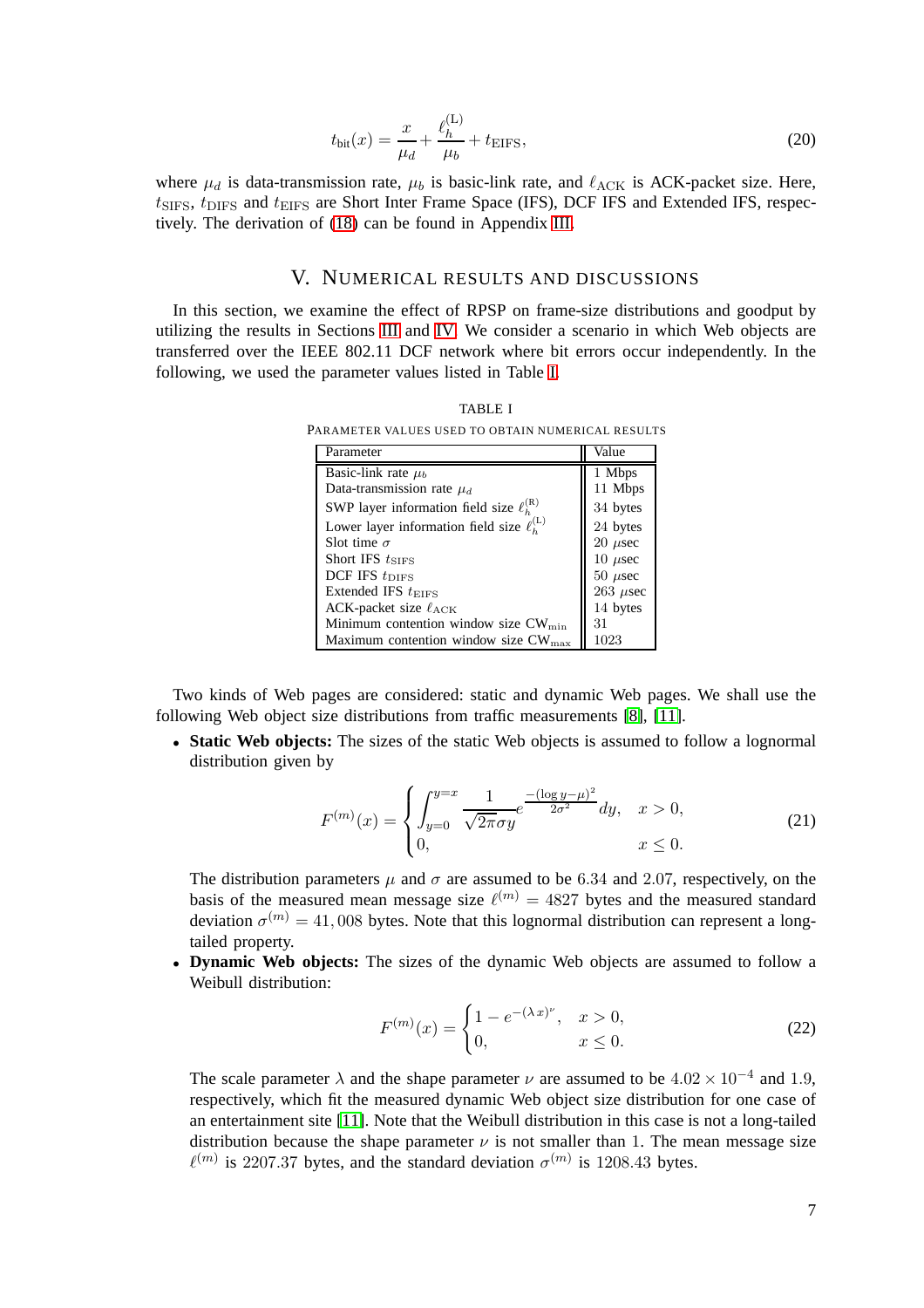

Fig. 2 CUMULATIVE FRAME SIZE DISTRIBUTIONS  $F^{(f)}(\cdot)$  for different bit error rates  $p_e$  .

<span id="page-7-0"></span>

Fig. 3

<span id="page-7-1"></span>MEAN TRANSFERRED PACKET SIZE  $\ell^{(q)}$  and mean generated packet size  $\ell^{(p)}$  versus bit error rates  $p_e$ WHEN RETRY LIMIT  $n_{\rm RL}$  GOES TO INFINITE FOR DIFFERENT PAYLOAD SIZES  $\ell_d$  .

## *A. Effect of RPSP on frame size distribution*

Figures [2](#page-7-0) (a) and (b) show the distributions of frame sizes  $F^{(f)}(\cdot)$  for different bit error rates  $p_e$  of static and dynamic Web objects, respectively. We used payload size  $\ell_d$  of 2312 bytes and retry limit  $n_{RL}$  of 7. Note that 2312 bytes of the payload size  $\ell_d$  is the maximum transmission unit size of IEEE 802.11 wireless LANs and 7 of retry limit  $n_{\text{RL}}$  is the default value [\[1\]](#page-15-0).

These figures show that the frame size distribution  $F^{(f)}(\cdot)$  for high bit error rates is significantly different from that for bit error free. Thus, we can see that the effect of RPSP produces a more concave curve for the transferred packet size distribution when the bit error rate is higher.

Let  $\ell^{(q)}$  be the mean transferred packet size, that is  $\ell^{(q)} \triangleq \int_0^\infty x \, dF^{(q)}(x)$ . To investigate the effect of RPSP when retry limit  $n_{RL}$  goes to infinite, Figs. [3](#page-7-1) (a) and (b) show mean transferred packet size  $\ell^{(q)}$  and mean generated packet size  $\ell^{(p)}$  of static and dynamic Web objects, respectively, versus bit error rates  $p_e$  for different payload sizes  $\ell_d$ . Table [II](#page-8-0) lists mean size of transferred packets  $\ell^{(q)}$  for different bit error rates  $p_e$  when payload size  $\ell_d$  is 2312 byte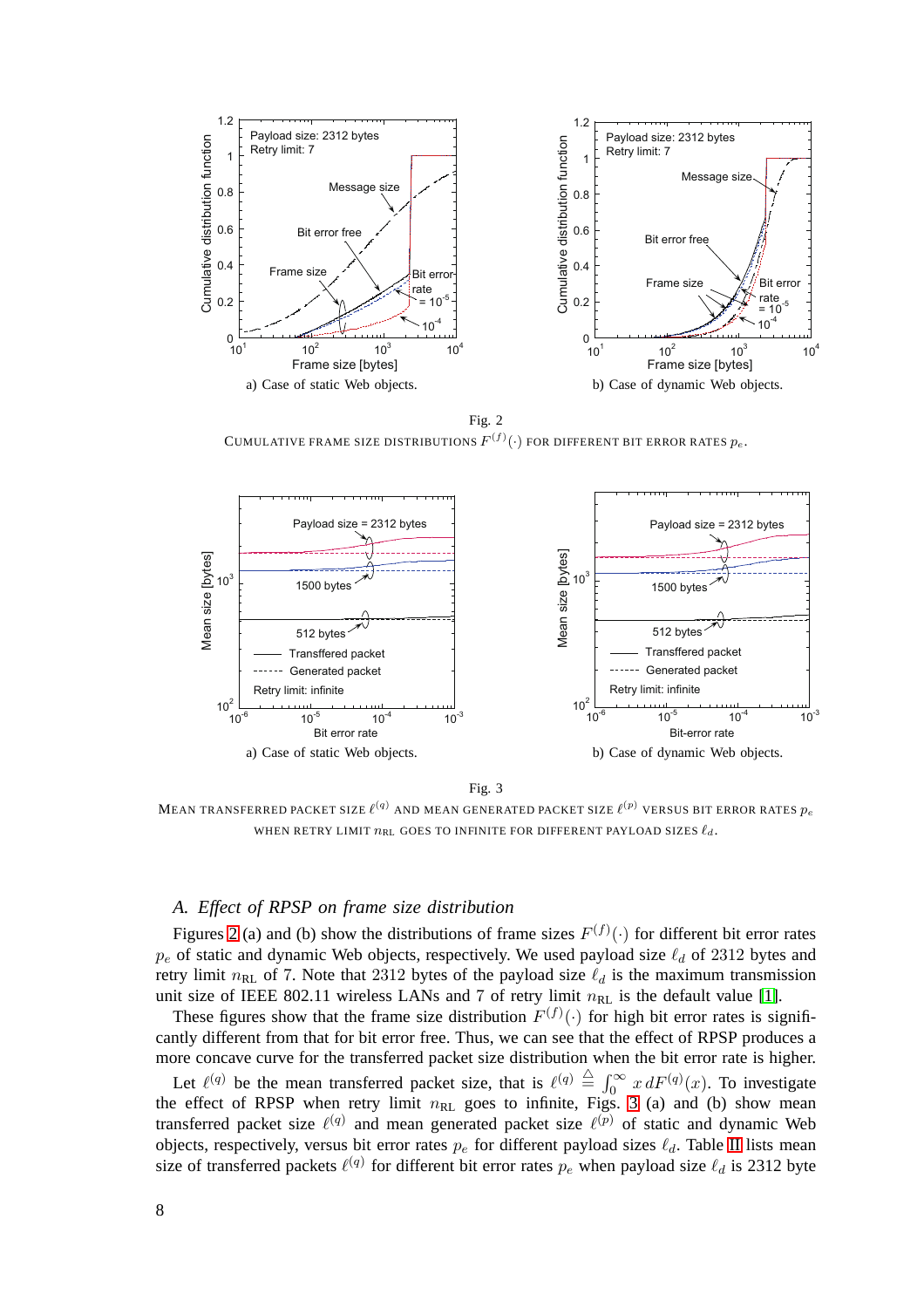#### TABLE II

<span id="page-8-0"></span>MEAN SIZE OF TRANSFERRED PACKETS  $\ell^{(q)}$  for different bit error rates  $p_e$  when payload size  $\ell_d$  is 2312 BYTE AND RETRY LIMIT  $n_{RL}$  GOES TO INFINITE.

| $v_{e}$             |        | $10^{-5}$ | $10^{-4}$ | $10^{-3}$ |
|---------------------|--------|-----------|-----------|-----------|
| Static Web objects  | 1761.4 | 1815.0    | 12161.4   | 2344.6    |
| Dynamic Web objects | 1552.0 | 1592.9    | 1926.8    | 2334.8    |

Note: Mean sizes of transferred packets  $\ell^{(q)}$  are represented in units of bytes. Maximum size of generated packets  $\ell_{\max}^{(p)}$  of static and dynamic Web objects is 2346.0 bytes, which is  $\ell_d + \ell_h^{(R)}$  $h^{(n)}$ .

and retry limit  $n_{\text{RL}}$  goes to infinite. in the cases of static and dynamic Web objects. From Figs. [3](#page-7-1) (a) and (b), and Table [II,](#page-8-0) we find that the RPSP effect appears when the bit error rate  $p_e$  exceeds 10<sup>-5</sup>. The reason for this is that longer transferred packets are likely to be retransmitted more times. Letting random variables  $L_{\kappa}^{(p)}$  and  $R_{\kappa}$  be size and the number of retransmissions of the transferred packet of which seqNum is  $\kappa$ , respectively, this implies that  $h(x_k^{(p)}, \infty) = E[R_{\kappa} + 1 | L_{\kappa}^{(p)} = x_{\kappa}^{(p)}] > h(x_{\kappa'}^{(p)}, \infty) \text{ if } x_{\kappa}^{(p)} > x_{\kappa'}^{(p)}.$ 

Let  $\ell_{\max}^{(p)}$  be the maximum generated packet size, i.e.,  $\ell_{\max}^{(p)} = \min\{l; F^{(p)}(l) = 1\}$  $\ell_{\max}^{(p)} = \min\{l; F^{(p)}(l) = 1\}$  $\ell_{\max}^{(p)} = \min\{l; F^{(p)}(l) = 1\}$ .<sup>1</sup> From an inspection of Figs. [3](#page-7-1) (a) and (b), and Table [II,](#page-8-0) we find that  $\ell^{(q)}$  reaches around  $\ell_{\max}^{(p)}$  as  $p_e \to 1$ . This implies that the number of transmissions of the longest transferred packets is dominant in the total number of transmissions of all transferred packets due to RPSP. Then, we have the following conjecture.

<span id="page-8-1"></span>**Conjecture 1** *Asymptotic bound on mean transferred packet size.* We denote the asymptotic bound on the mean transferred packet size by  $\ell_{\max}^{(q)}$ . That is the finite limit of the mean transferred packet size as the value of  $p_e$  approaches one. Then, we have

$$
\ell^{(q)} \to \ell_{\text{max}}^{(q)} = \ell_{\text{max}}^{(p)}, \qquad \text{as } p_e \to 1.
$$

| Appendix IV provides the proof of conjecture 1 in the case of a discrete generated packet |  |  |  |  |  |  |
|-------------------------------------------------------------------------------------------|--|--|--|--|--|--|
|                                                                                           |  |  |  |  |  |  |
| size distribution.                                                                        |  |  |  |  |  |  |

From conjecture [1,](#page-8-1) we find that RPSP effect appears stronger when  $\ell_{\rm max}^{(p)}/\ell^{(p)}$  increases. If the mean message size  $\ell^{(m)}$  is enough large compared with payload size  $\ell_d$ , resulting in  $\ell^{(p)} \approx \ell_d = \ell_{\text{max}}^{(p)}$ , RPSP effect is likely to disappear.

#### *B. Effect of RPSP on goodput*

In this subsection, we investigate the RPSP effect on goodput. To do this, we introduce  $\hat{G}$ which is obtained from the approximation of  $F^{(q)}(x) = \mathbf{1}(x - \ell^{(p)})$ . Thus,

$$
\hat{G} = \frac{\Pr\left(delivery \mid L^{(p)} = \ell^{(p)}\right)\left(\ell^{(p)} - \ell^{(R)}_h\right)}{E\left[R + 1 \mid L^{(p)} = \ell^{(p)}\right]E\left[T^{(cycle)} \mid L^{(p)} = \ell^{(p)}\right]}.
$$
\n(24)

Cleary, the value of  $\hat{G}$  is equal to that of  $\hat{G}$  when no transferred packet loss happens because RPSP effect disappears (see Example [3\)](#page-4-2).

Figures [4](#page-9-2) (a) and (b) show G and  $\hat{G}$  versus bit error rate  $p_e$  for different payload sizes  $\ell_d$ when limit retry  $n_{\text{RL}}$  is 7 in the cases of static and dynamic Web objects, respectively. From these figures, we find that RPSP leads to overestimate goodput obtained from the traditional model which assume that the transferred packets is constant in size. As similar to the results

<span id="page-8-2"></span> $\blacksquare$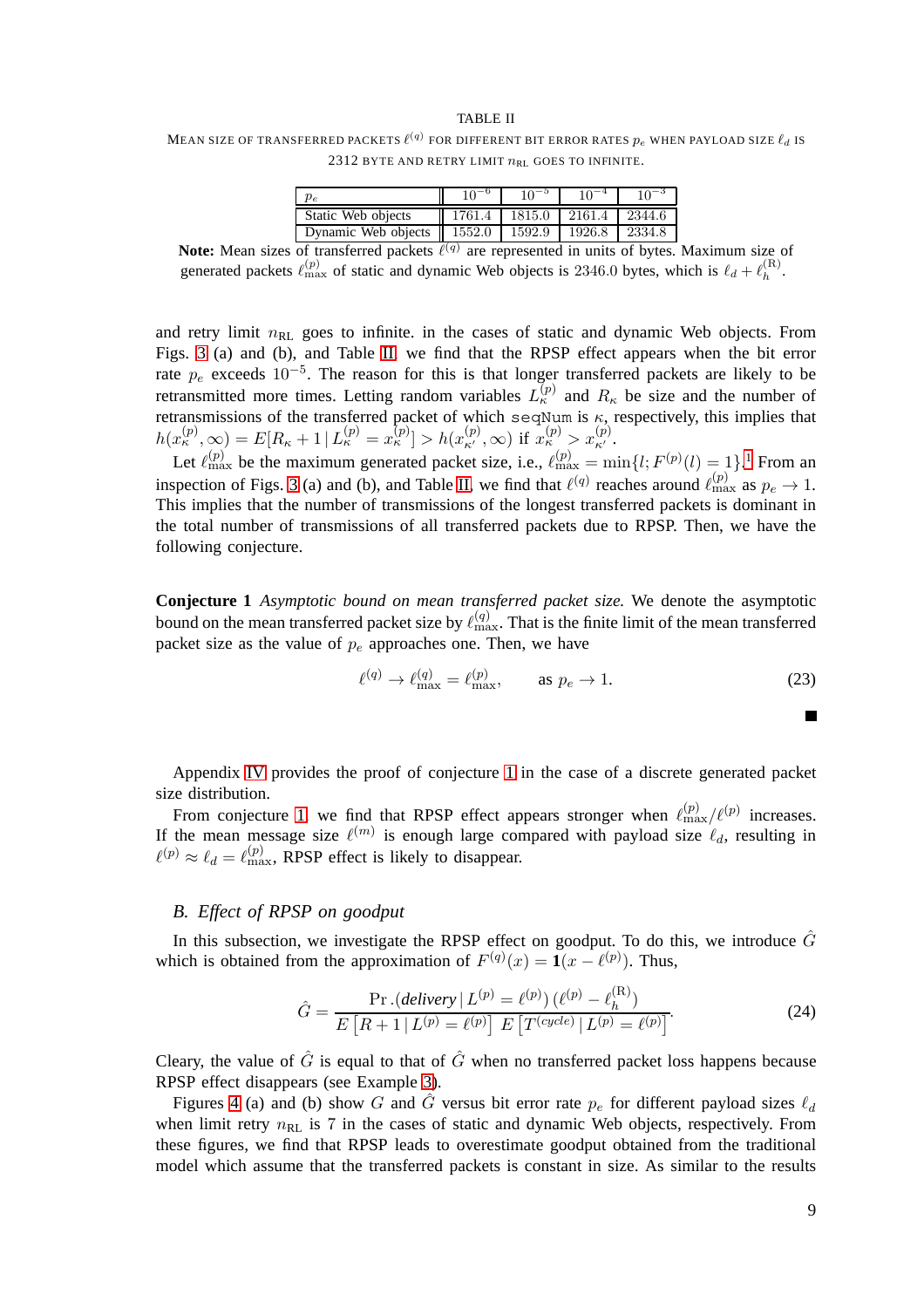

Fig. 4

<span id="page-9-2"></span>GOODPUT G AND  $\hat{G}$  versus bit error rate  $p_e$  for different payload sizes  $\ell_d$  when limit retry  $n_{\rm RL}$  is 7.



<span id="page-9-3"></span>Fig. 5 GOODPUT RELATIVE DIFFERENCE  $(\hat{G} - G)/G$  versus bit error rate  $p_e$  and retry limit  $n_{\rm RL}$  when PAYLOAD SIZE  $\ell_d$  is 2312 bytes in the case of static Web objects.

mentioned in the preceding subsection, we find that the RPSP effect on goodput appears when the bit error rate  $p_e$  exceeds  $10^{-5}$  and payload size  $\ell_d$  exceeds 1500 bytes.

Figure [5](#page-9-3) shows goodput relative difference  $(\hat{G} - G)/G$  versus bit error rate  $p_e$  and retry limit  $n_{\text{RL}}$  when payload size  $\ell_d$  is 2312 bytes in the case of static Web objects. From this figure, we find that the effect of RPSP on goodput appears stronger when bit error rate  $p_e$  increases for large enough retry limits.

## VI. CONCLUSION

<span id="page-9-0"></span>In this paper, we have described a data-unit-size distribution model to represent the retransmitted packet size (RPSP) property and message segmentation behavior when frames are

<span id="page-9-1"></span><sup>&</sup>lt;sup>1</sup> Letting  $\ell_{\max}^{(m)}$  be the maximum message size,  $\ell_{\max}^{(p)}$  is given by  $\min\{\ell_d, \ell_{\max}^{(m)}\}.$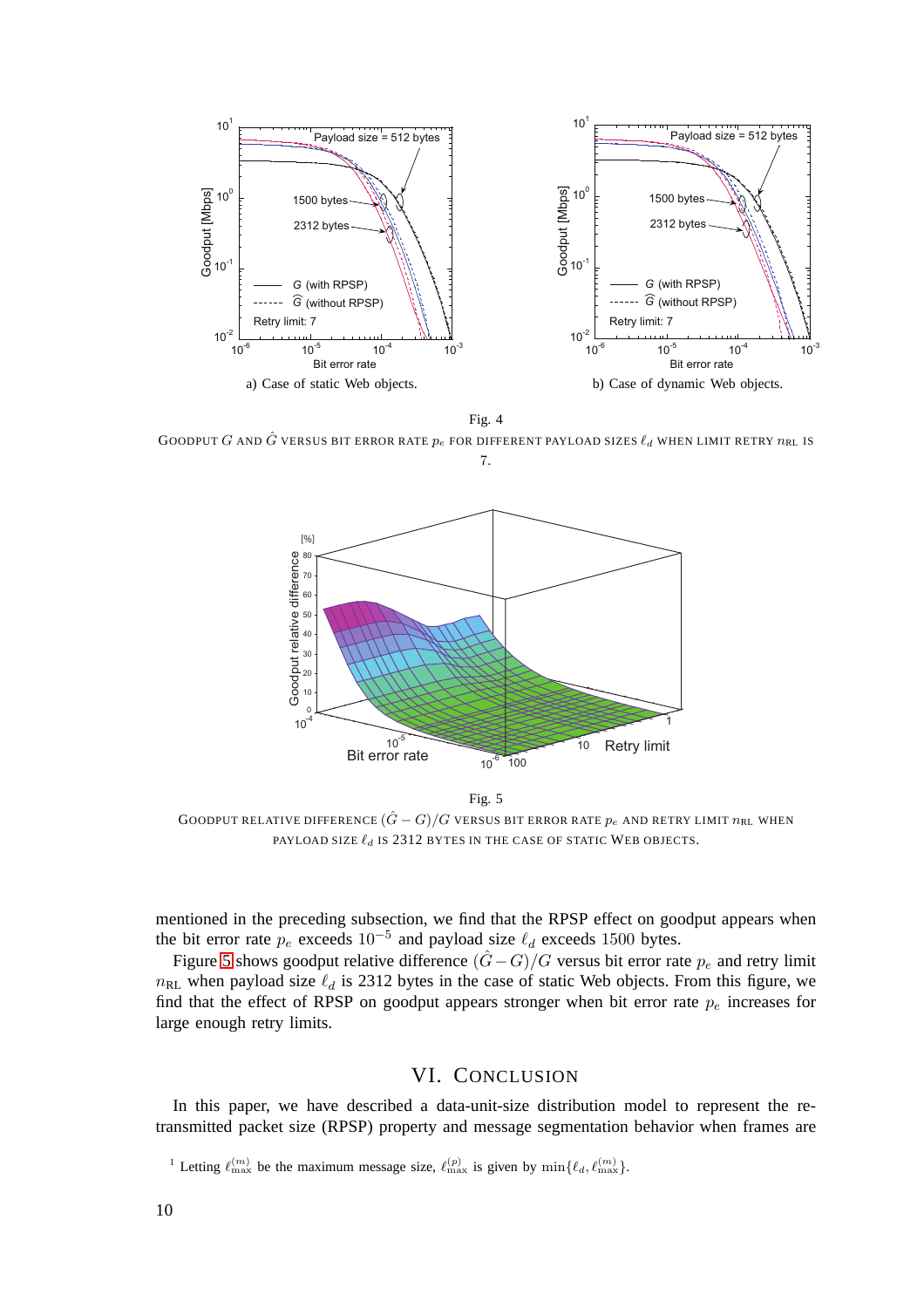independently lost and they are recovered by a stop-and-wait protocol. RPSP means that all transferred packets at retransmissions with the same sequence number have the same size at the original transmission, which is identical to the packet generated from a message, namely, generated packets. Moreover, we have derived the goodput formula using an approach to derive the data-unit-size distribution. We have shown that the RPSP effect appears stronger when the maximum generated packet size is larger than the mean generated packet size. From numerical results, we have demonstrated that the RPSP effect on frame size distributions and goodput appears when the bit error rate exceeds  $10^{-5}$  and payload size exceeds 1500 bytes in a scenario where static Web objects are delivered over an IEEE 802.11 DCF wireless network.

The remaining issues include modeling a scenario where the collisions happen over a wireless network with bit errors occurring in burst.

#### ACKNOWLEDGMENT

This work was supported by JSPS KAKENHI Grant Number JP15K00139.

## <span id="page-10-0"></span>APPENDIX I PROOF OF PROPOSITION [1](#page-4-3)

First, without loss of generality, we consider the case of discrete message size distributions, resulting in the form of discrete generated packet size distributions given by [\(7\)](#page-3-3). Substituting  $(7)$  into  $(11)$ , we have

<span id="page-10-1"></span>
$$
F^{(q)}(x) = \sum_{i=0}^{n_d} w_i^{(q)} \mathbf{1}(x - \ell_i^{(p)}),
$$
 (25)

where  $w_i^{(q)}$  $i_i^{(q)}$  for  $i = 0, 1, \dots, n_d$  is given by

$$
w_i^{(q)} = \frac{w_i^{(p)} E\left[R+1 \mid L^{(p)} = \ell_i^{(p)}\right]}{E\left[R+1\right]}
$$
  
= 
$$
\frac{w_i^{(p)} E\left[R+1 \mid L^{(p)} = \ell_i^{(p)}\right]}{\sum_{j=0}^{n_d} w_j^{(p)} E\left[R+1 \mid L^{(p)} = \ell_j^{(p)}\right]}.
$$
 (26)

To derive [\(25\)](#page-10-1) and [\(26\)](#page-10-2), we introduce the following notations of the generated packet of size equal to  $\ell_i^{(p)}$  $i^{(p)}$  for  $i = 0, 1, \cdots, n_d$ :

 $M_i(t)$ : number of attempts of transmissions of transferred packets prior to time t,

 $Q_{i,\kappa}(t)$ :number of attempts of transmissions of transferred packets that are created from the generated packet with seqNum of  $\kappa$  prior to time t.

A sender transmits the transferred packet of which seqNum is  $\kappa$  and size is  $\ell_i^{(p)}$   $Q_{i,\kappa}(t)$ times prior to time t. From the argument of a probability mass function, the form of  $w_i^{(q)}$  $i^{(q)}$  can be written as

$$
w_i^{(q)} = \lim_{t \to \infty} \frac{\sum_{\kappa=1}^{M_i(t)} Q_{i,\kappa}(t)}{\sum_{i=0}^{n_d} \sum_{\kappa=1}^{M_i(t)} Q_{i,\kappa}(t)} = \left( \lim_{t \to \infty} \frac{\sum_{j=0}^{n_d} M_j(t)}{\sum_{i=0}^{n_d} \sum_{\kappa=1}^{M_i(t)} Q_{i,\kappa}(t)} \right) \left( \lim_{t \to \infty} \frac{M_i(t)}{\sum_{j=0}^{n_d} M_j(t)} \right) \left( \lim_{t \to \infty} \frac{\sum_{\kappa=1}^{M_i(t)} Q_{i,\kappa}(t)}{M_i(t)} \right)
$$
(27)

<span id="page-10-3"></span><span id="page-10-2"></span>.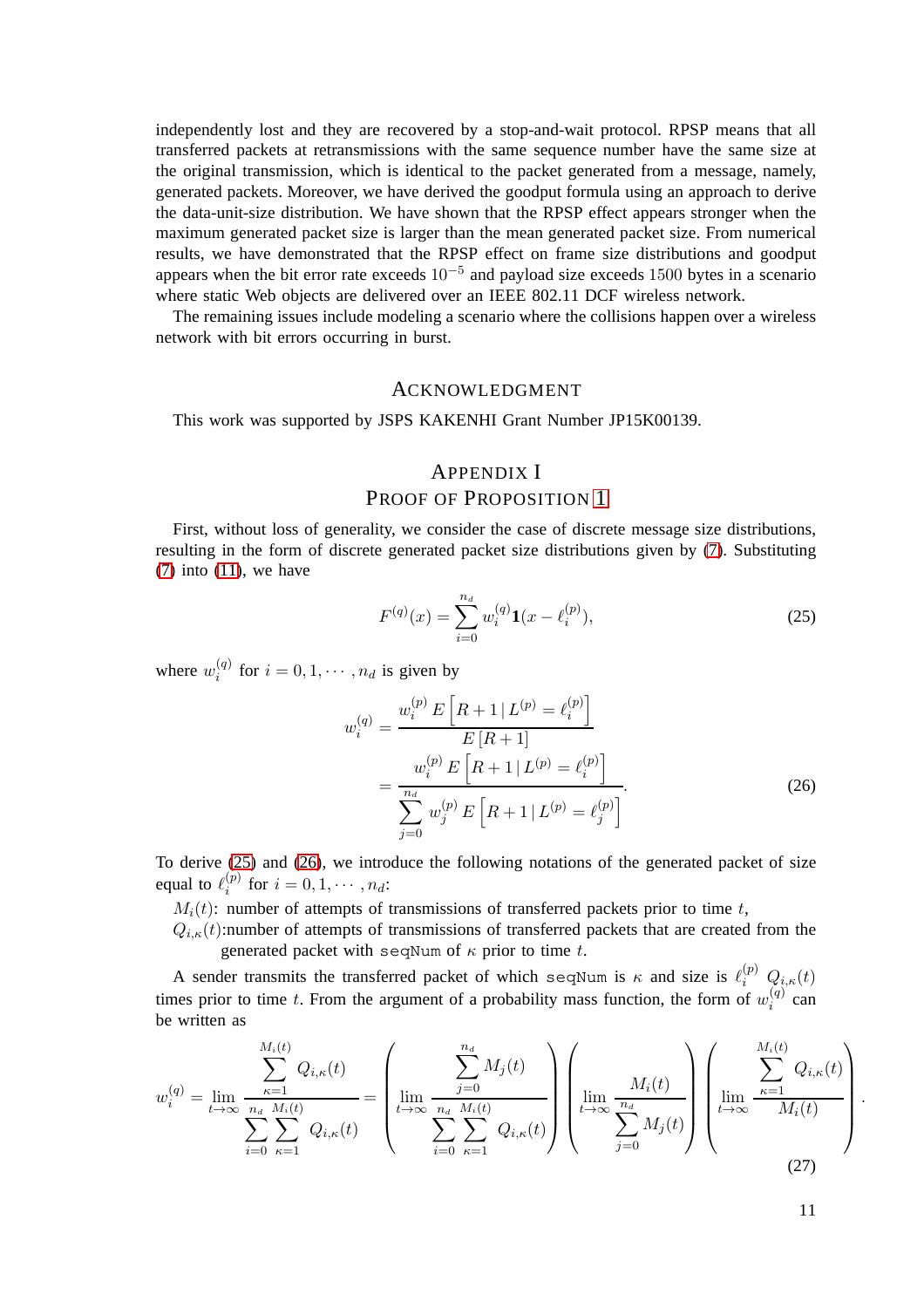

<span id="page-11-0"></span>Fig. 6

<span id="page-11-4"></span>THE EXAMPLE OF  $\{T_{i,j,\kappa}\}$  UNDER A HEAVY TRAFFIC CONDITION IN THE CASE OF  $n_d$  EQUAL TO ONE.

The form of  $w_i^{(p)}$  $i^{(p)}$  in [\(26\)](#page-10-2) is given by

$$
w_i^{(p)} = \Pr . \text{ (the generated packet of size is equal to } \ell_i^{(p)}) = \lim_{t \to \infty} \frac{M_i(t)}{\sum_{j=0}^{n_d} M_j(t)}.
$$
 (28)

Let  $R_{\kappa}$  be the number of retransmissions of the generated packet of which seqNum is κ. Under assumption A2,  $\{R_{\kappa}\}\$  forms a sequence of mutually independent and identically distributed random variables with finite value of  $E[R_{\kappa}](\stackrel{\triangle}{=} E[R])$ . From the Law of Large Numbers, we have

<span id="page-11-2"></span><span id="page-11-1"></span>
$$
E[R+1] = \lim_{t \to \infty} \frac{\sum_{i=0}^{n_d} \sum_{\kappa=1}^{M_i(t)} Q_{i,\kappa}(t)}{\sum_{j=0}^{n_d} M_j(t)},
$$
(29)

and

<span id="page-11-3"></span>
$$
E[R+1 | L^{(p)} = \ell_i^{(p)}] = \lim_{t \to \infty} \frac{\sum_{\kappa=1}^{M_i(t)} Q_{i,\kappa}(t)}{M_i(t)}.
$$
 (30)

Substituting [\(28\)](#page-11-0), [\(29\)](#page-11-1) and [\(30\)](#page-11-2) into [\(27\)](#page-10-3), we obtain [\(25\)](#page-10-1) and [\(26\)](#page-10-2).

Next, we provide an alternative derivation of [\(11\)](#page-4-0). Consider a packet size sequence  $\{L_n^{(q)}; n \in \mathbb{R}^n\}$  $\mathcal{N}(\triangleq \{1, 2, \dots\})\}$  where  $L_n^{(q)}$  means the transferred packet size of the *n*th transmission. Forming transferred packets with the same seqNum a group, we constitute a sequence  $\{L_n^{(q)}\}$ expressed as

$$
\{L_n^{(q)}; n \in \mathcal{N}\} = \left\{\overbrace{L_1^{(p)}, \cdots, L_1^{(p)}, L_1^{(p)}, \overbrace{L_2^{(p)}, \cdots, L_2^{(p)}, L_2^{(p)}, \cdots, L_K^{(p)}, \cdots, L_K^{(p)}, L_K^{(p)}, \cdots}^{R_{\kappa}+1}}^{\quad R_{\kappa}+1}\right\}
$$
 (31)

As shown in [\(31\)](#page-11-3), the random variable  $L_{\kappa}^{(p)}$  appears  $R_{\kappa}+1$  times consecutively in the sequence of the transferred packets with seqNum of  $\kappa$ . Therefore, we obtain [\(11\)](#page-4-0).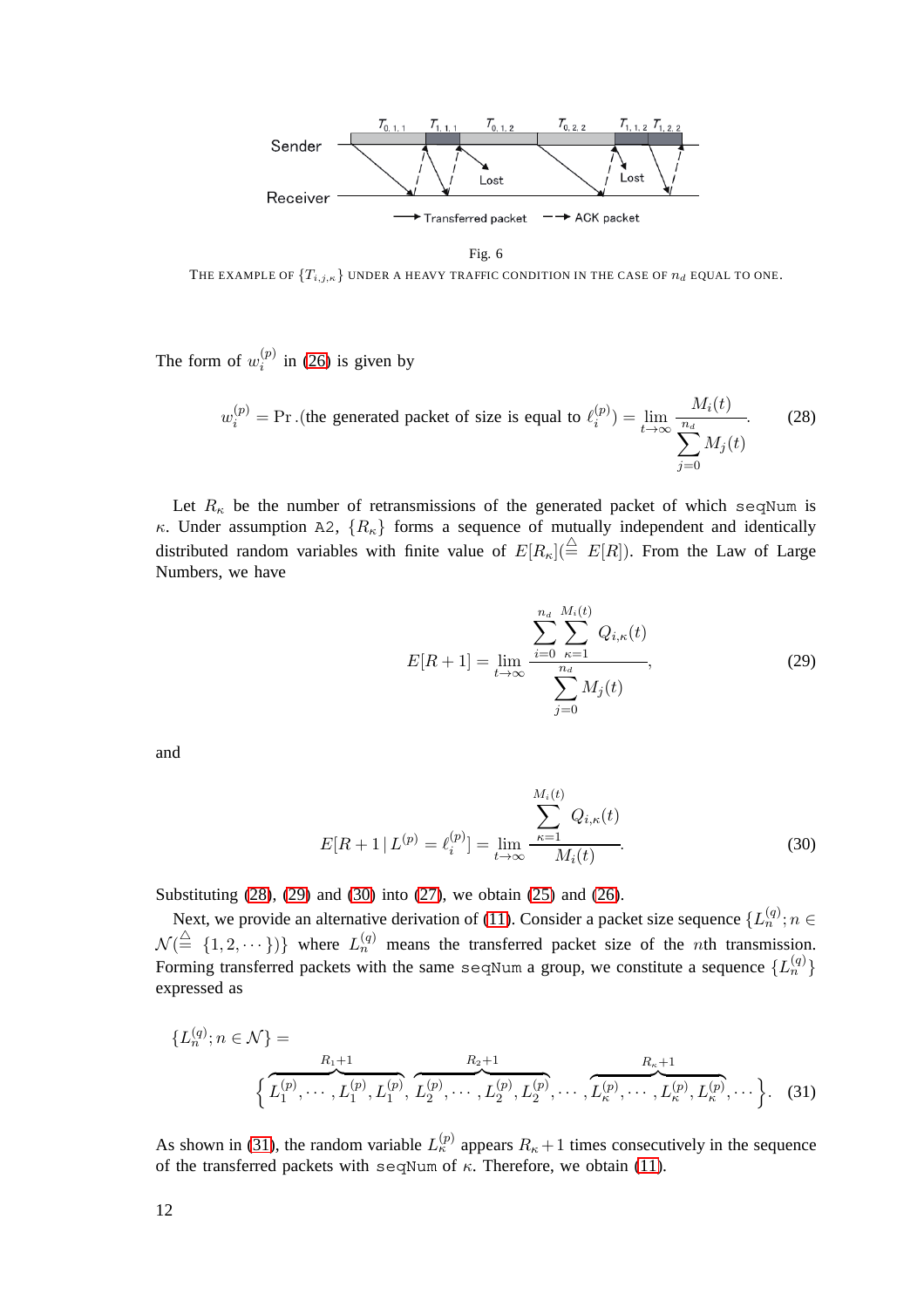## <span id="page-12-1"></span><span id="page-12-0"></span>APPENDIX II PROOF OF PROPOSITION [2](#page-5-3)

Similar to the proof mentioned in Appendix [I,](#page-10-0) we consider the case of discrete message size distributions given by [\(7\)](#page-3-3). Substituting [\(7\)](#page-3-3) into [\(16\)](#page-5-1), we have

$$
G = \frac{\sum_{i=0}^{n_d} w_i^{(p)} \Pr.(delivery \mid L^{(p)} = \ell_i^{(p)}) \left(\ell_i^{(p)} - \ell_h^{(R)}\right)}{\sum_{i=0}^{n_d} w_i^{(p)} E\left[R + 1 \mid L^{(p)} = \ell_i^{(p)}\right] E\left[T^{(cycle)} \mid L^{(p)} = \ell_i^{(p)}\right]}.
$$
(32)

To derive [\(32\)](#page-12-1), we introduce the following additional notations for the generated packet of size equal to  $\ell_i^{(p)}$  $i^{(p)}$  for  $i = 0, 1, \cdots, n_d$ :

 $N_i(t)$ : number of successful transmissions of transferred packets prior to time t,

 $T_{i,j,\kappa}$ : transmission of the  $j(\leq Q_{i,\kappa}(t))$ th attempt for the transferred packet of which seqNum is  $\kappa(\leq M_i(t))$ . The example of  $\{T_{i,j,\kappa}\}\)$  under a heavy traffic condition in the case of  $n_d$  equal to one is shown in Fig. [6.](#page-11-4)

For large enough  $t$ , we have

$$
t \approx \sum_{i=0}^{n_d} \sum_{\kappa=1}^{M_i(t)} \sum_{j=1}^{Q_{i,\kappa}(t)} T_{i,j,\kappa}.
$$
 (33)

The definition of goodput yields

$$
G = \lim_{t \to \infty} \frac{\sum_{i=0}^{n_d} N_i(t) \left( \ell_i^{(p)} - \ell_h^{(\mathcal{R})} \right)}{t}.
$$
\n(34)

Substituting [\(33\)](#page-12-2) into [\(34\)](#page-12-3), we have

$$
G = \lim_{t \to \infty} \frac{\sum_{i=0}^{n_d} N_i(t) \left( \ell_i^{(p)} - \ell_h^{(R)} \right)}{\sum_{i=0}^{n_d} \sum_{j=1}^{Q_{i,\kappa}(t)} \sum_{\kappa=1}^{M_{\kappa}(t)} T_{i,j,\kappa}} = \left( \lim_{t \to \infty} \frac{\sum_{i=0}^{n_d} N_i(t) \left( \ell_i^{(p)} - \ell_h^{(R)} \right)}{\sum_{i=0}^{n_d} \sum_{\kappa=1}^{M_i(t)} Q_{i,\kappa}(t)} \right) \left( \lim_{t \to \infty} \frac{\sum_{i=0}^{n_d} \sum_{\kappa=1}^{M_{\kappa}(t)} Q_{i,\kappa}(t)}{\sum_{i=0}^{n_d} \sum_{j=1}^{Q_{i,\kappa}(t)} \sum_{\kappa=1}^{M_i(t)} T_{i,j,\kappa}} \right)
$$
(35)

The form of Pr. (*delivery*  $| L^{(p)} = \ell_i^{(p)}$  $i^{(p)}$ ) is given by

$$
\Pr.(delivery | L^{(p)} = \ell_i^{(p)}) = \lim_{t \to \infty} \frac{N_i(t)}{M_i(t)}.
$$
\n(36)

From [\(28\)](#page-11-0), [\(29\)](#page-11-1) and [\(36\)](#page-12-4), we have

$$
\lim_{t \to \infty} \frac{N_i(t)}{\sum_{i=0}^{n_d} \sum_{\kappa=1}^{M_i(t)} Q_{i,\kappa}(t)} = \left( \lim_{t \to \infty} \frac{\sum_{j=0}^{n_d} M_j(t)}{\sum_{i=0}^{n_d} \sum_{\kappa=1}^{M_i(t)} Q_{i,\kappa}(t)} \right) \left( \lim_{t \to \infty} \frac{M_i(t)}{\sum_{j=0}^{n_d} M_j(t)} \right) \left( \lim_{t \to \infty} \frac{N_i(t)}{M_i(t)} \right)
$$
\n
$$
= \frac{1}{E[R+1]} \cdot w_i^{(p)} \cdot \Pr.(delively | L^{(p)} = \ell_i^{(p)}).
$$
\n(37)

13

<span id="page-12-5"></span><span id="page-12-4"></span><span id="page-12-3"></span><span id="page-12-2"></span>.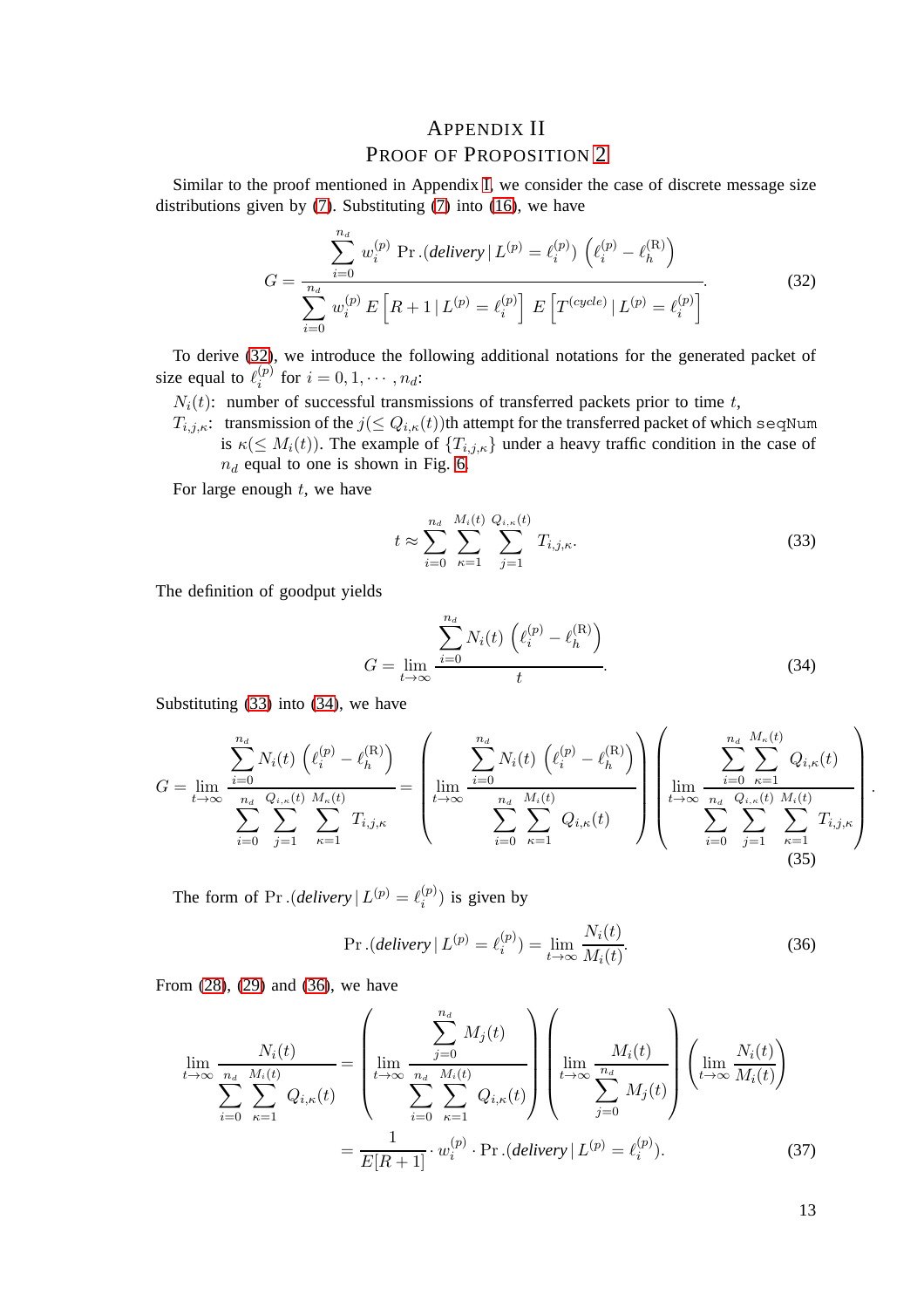The first term of [\(35\)](#page-12-5) can be rewritten as

$$
\lim_{t \to \infty} \frac{\sum_{i=0}^{n_d} N_i(t) \left( \ell_i^{(p)} - \ell_h^{(R)} \right)}{\sum_{i=0}^{n_d} \sum_{\kappa=1}^{M_i(t)} Q_{i,\kappa}(t)} = \frac{\sum_{i=0}^{n_d} w_i^{(p)} \Pr.(delivery \mid L^{(p)} = \ell_i^{(p)}) \left( \ell_i^{(p)} - \ell_h^{(R)} \right)}{E[R+1]}
$$
(38)

Under the assumption of A2,  $\{T_{i,1,1}, T_{i,1,2}, \cdots, T_{i,2,1}, T_{i,2,2}, \cdots\}$  forms a sequence of mutually independent and identically distibuted random variables with a common distribution with mean  $E[T^{(cycle)} | L^{(p)} = \ell_i^{(p)}]$  $\binom{p}{i}$ . From the Law of the Large Numbers, we have

<span id="page-13-2"></span><span id="page-13-1"></span>
$$
\lim_{t \to \infty} \frac{\sum_{\kappa=1}^{M_i(t)} \sum_{j=1}^{Q_{i,\kappa}(t)} T_{i,j,\kappa}}{\sum_{\kappa=1}^{M_i(t)} Q_{i,\kappa}(t)} = E\left[ T^{(cycle)} | L^{(p)} = \ell_i^{(p)} \right].
$$
\n(39)

The inverse of the last term of [\(35\)](#page-12-5) can be rewritten as

$$
\lim_{t \to \infty} \frac{\sum_{i=0}^{n_d} \sum_{\kappa=1}^{M_i(t)} \sum_{j=1}^{Q_{i,\kappa}(t)} T_{i,j,\kappa}}{\sum_{i=0}^{n_d} \sum_{\kappa=1}^{M_i(t)} Q_{i,\kappa}(t)}
$$
\n
$$
= \sum_{i=0}^{n_d} \left( \lim_{t \to \infty} \frac{\sum_{j=0}^{n_d} M_j(t)}{\sum_{i=0}^{n_d} \sum_{\kappa=1}^{M_i(t)} Q_{i,\kappa}(t)} \right) \left( \lim_{t \to \infty} \frac{M_i(t)}{\sum_{j=0}^{n_d} M_j(t)} \right) \left( \lim_{t \to \infty} \frac{\sum_{\kappa=1}^{M_i(t)} Q_{i,\kappa}(t)}{M_i(t)} \right) \left( \lim_{t \to \infty} \frac{\sum_{\kappa=1}^{M_i(t)} Q_{i,\kappa}(t)}{M_i(t)} \right) \left( \lim_{t \to \infty} \frac{\sum_{\kappa=1}^{M_i(t)} \sum_{j=1}^{Q_{i,\kappa}(t)} T_{i,j,\kappa}}{\sum_{\kappa=1}^{M_i(t)} Q_{i,\kappa}(t)} \right) \right)
$$
\n(40)

Substituting [\(28\)](#page-11-0), [\(29\)](#page-11-1), [\(30\)](#page-11-2) and [\(39\)](#page-13-1) into the above equation, we have

$$
\lim_{t \to \infty} \frac{\sum_{i=0}^{n_d} \sum_{\kappa=1}^{M_i(t)} Q_{i,\kappa}(t)}{\sum_{i=0}^{n_d} \sum_{\kappa=1}^{M_i(t)} Q_{i,\kappa}(t)} = \frac{\sum_{i=0}^{n_d} w_i^{(p)} E\left[R+1 \mid L^{(p)} = \ell_i^{(p)}\right] E\left[T^{(cycle)} \mid L^{(p)} = \ell_i^{(p)}\right]}{E[R+1]}.
$$
\n(41)

Substitution of [\(38\)](#page-13-2) and [\(41\)](#page-13-3) into [\(35\)](#page-12-5) yields [\(32\)](#page-12-1).

# <span id="page-13-4"></span><span id="page-13-3"></span><span id="page-13-0"></span>APPENDIX III DERIVATION OF  $(18)$

Because no collision occurs, from the argument of [\[6\]](#page-15-8), we have

$$
E\left[T^{(cycle)} | L^{(p)} = x\right] = \frac{(1 - \tau(x)) \sigma}{\tau(x)} + (1 - g(x)) t_{\text{suc}}(x) + g(x) t_{\text{bit}}(x), \tag{42}
$$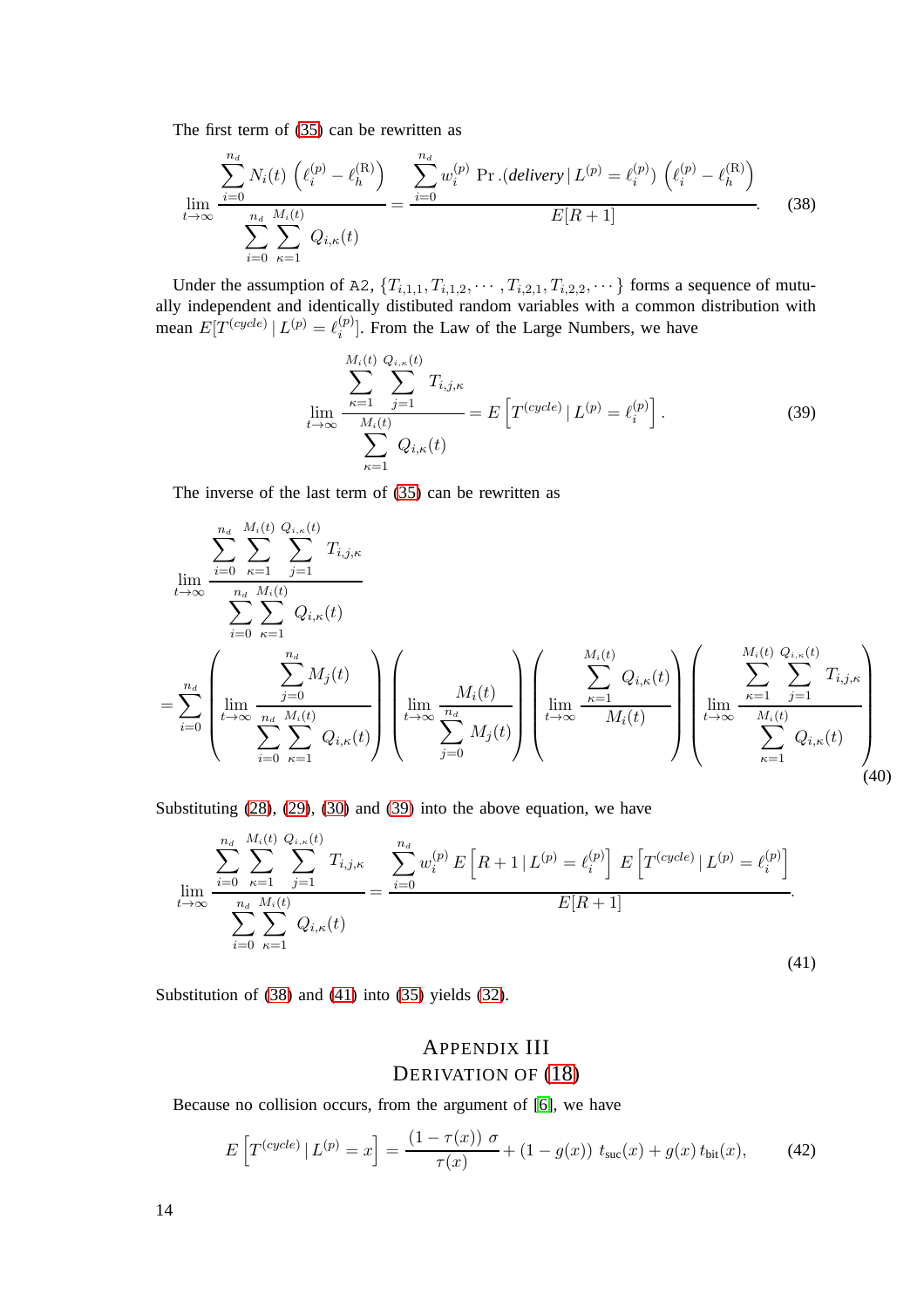where  $\tau(x)$  is the probability that a sender can transmit a transferred packet of size equal to x. From the argument of [\[12\]](#page-15-10),  $\tau(x)$  is given by

$$
\tau(x) = \frac{1}{1 + \frac{1 - g(x)}{1 - \{g(x)\}^{n_{\text{RL}}} + 1} \sum_{r=0}^{n_{\text{RL}}} b_r \{g(x)\}^r}
$$
\n(43)

Substitution [\(43\)](#page-14-1) into [\(42\)](#page-13-4), we obtain [\(18\)](#page-5-2).

## <span id="page-14-1"></span><span id="page-14-0"></span>APPENDIX IV PROOF OF CONJECTURE [1](#page-8-1)

Suppose that the generated packets sizes follow the discrete distribution given by [\(7\)](#page-3-3). By substitution of [\(7\)](#page-3-3) into [\(11\)](#page-4-0), the transferred packet size distribution  $F^{(q)}(\cdot)$  is given by

$$
F^{(q)}(x) \stackrel{\triangle}{=} \sum_{i=0}^{n_d} w_i^{(q)} \mathbf{1}(x - \ell_i^{(q)}),
$$
 (44)

where

$$
w_i^{(q)} = \frac{w_i^{(p)} h(\ell_i^{(p)}, n_{\text{RL}})}{\sum_{j=0}^{n_d} w_j^{(p)} h(\ell_j^{(p)}, n_{\text{RL}})}, \quad i = 0, 1, \cdots, n_d,
$$
 (45)

because  $E[R + 1 | L^{(p)} = \ell_i^{(p)}]$  $\binom{p}{i} = h(\ell_i^{(p)})$  $i^{(p)}, n_{\text{RL}}$ ) and  $E[R + 1] = \sum_{j=0}^{n_d} w_j^{(p)}$  $_j^{(p)}$   $h(\ell_j^{(p)}$  $j^{(p)}, n_{\rm RL}$ ). Let  $i_{\text{max}}$  be the index corresponding to the maximum generated packet size  $\ell_{\text{max}}^{(p)}$ . Thus,

$$
i_{\max} = \underset{i \in \{0, 1, \cdots, n_d\}}{\arg \max} \{ \ell_i^{(p)} \}. \tag{46}
$$

 $\mathbb{R}^2$ 

We let  $\bar{w}_i^{(q)}$  $\binom{q}{i}$  be a finite limit of the weight corresponding to discrete transferred packet size  $\ell_i^{(p)}$  $i^{(p)}$  as  $p_e \to 1$  and  $n_{RL} \to \infty$  for  $i = 0, 1, \cdots, n_d$ . From  $\lim_{n_{RL} \to \infty} h(x, n_{RL}) = 1/(1 - g(x)) =$  $1/(1 - p_e)^{x + \ell_h^{(L)}}$  if  $0 \le g(x) < 1$ , we have

$$
\bar{w}_{i}^{(q)} = \lim_{p_{e} \to 1} \lim_{n_{\text{RL}} \to \infty} \frac{w_{i}^{(p)} h(\ell_{i}^{(p)}, n_{\text{RL}})}{\sum_{j=0}^{n_{d}} w_{j}^{(p)} h(\ell_{j}^{(p)}, n_{\text{RL}})} = \lim_{p_{e} \to 1} \frac{w_{i}^{(p)}}{(1 - p_{e})^{\ell_{i}^{(p)} + \ell_{h}^{(L)}}} \frac{1}{\sum_{j=0}^{n_{d}} \frac{w_{j}^{(p)}}{(1 - p_{e})^{\ell_{j}^{(p)} + \ell_{h}^{(L)}}}}{\sum_{j=0}^{n_{e} \to 1} \frac{w_{i}^{(p)}}{(1 - p_{e})^{\ell_{i}^{(p)} + \ell_{h}^{(L)}}} \frac{(1 - p_{e})^{\ell_{\text{max}}^{(p)} + \ell_{h}^{(L)}}}{\sum_{j=0}^{n_{e} \to 1} \frac{w_{j}^{(p)}}{(1 - p_{e})^{\ell_{\text{max}}^{(p)} + \ell_{h}^{(L)}}} \frac{w_{j}^{(p)}}{(1 - p_{e})^{\ell_{\text{max}}^{(p)} + \ell_{h}^{(L)}}}}{\sum_{j=0, j \neq i_{\text{max}}} \frac{w_{j}^{(p)}}{w_{j}^{(p)} (1 - p_{e})^{\ell_{\text{max}}^{(p)} + \ell_{h}^{(L)}}} + w_{\text{max}}^{(p)}} = \begin{cases} 1, & \text{for } i = i_{\text{max}} \\ 0, & \text{for } i \neq i_{\text{max}} \end{cases} \tag{47}
$$

Thus, we have

$$
F^{(q)}(x) \to \mathbf{1}(x - \ell_{\text{max}}^{(p)}), \qquad \text{as } p_e \to 1.
$$
 (48)

Therefore, we obtain [\(23\)](#page-8-2).